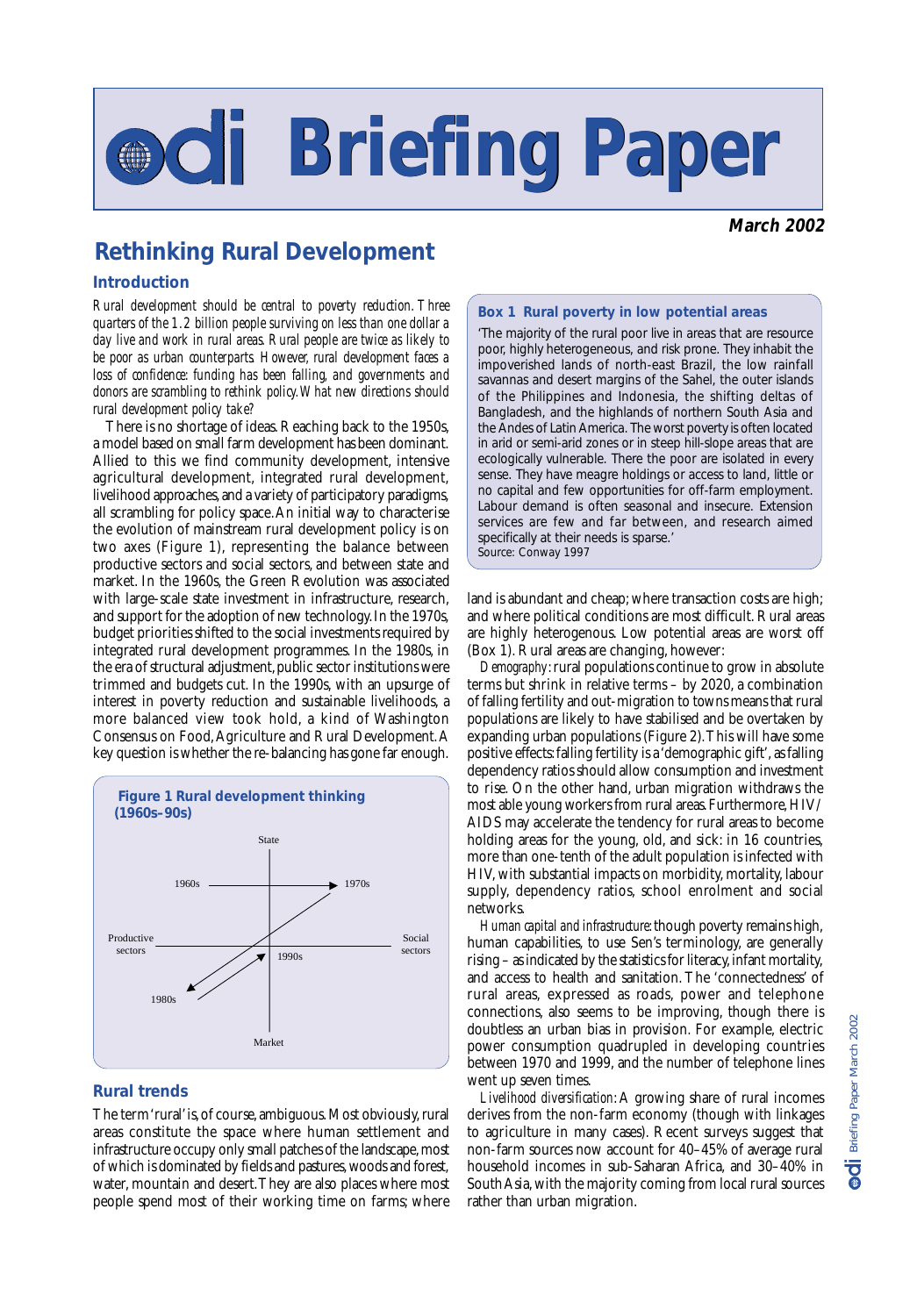*Agriculture*: agriculture has declined sharply in relative terms, as an employer and as a contributor to exports and to GDP. For developing countries as a whole, agriculture accounted for 47% of employment in 1999 (down from 66% in 1970), but no more than 12% of GDP and 2% of merchandise exports. Although cereal yields and availability have risen, prices have fallen. The commercial structure of agriculture continues to change, reflecting rapid technical progress and the development of global commodity chains. There are also many more parttime farmers, retaining only small homestead plots for subsistence production. Input and marketing systems are becoming more integrated, industrialised and sophisticated.

Projections are subject to great uncertainty but suggest these trends will continue.



#### **Issues in Rural Development**

New rural development policies are being written both by southern governments (examples being Kenya's Rural Development Policy, Tanzania's Rural Development Strategy, South Africa's Integrated Sustainable Rural Development Plan) and donors (witness new rural policies from leading multilaterals: the World Bank, the EU and IFAD). These new policies are grappling with seven key issues.

#### Can agriculture be the engine of rural growth?

There are many reasons to believe that agriculture can be the engine of rural growth, especially in 'early development'. When agriculture prospers, farmers and farm labourers benefit, and so do those with jobs upstream and downstream from farming. Furthermore, the wider economy also benefits, from increased spending, greater tax revenue, more investment in infrastructure, and a stronger foreign exchange position. Many econometric studies illustrate the impact of agricultural growth on poverty reduction – typically one and a half times the impact of growth in other sectors.

However, these benefits are not automatic, and not guaranteed in the future. Natural resources are under pressure. Furthermore, the long-term decline in agricultural commodity prices weakens both the sector and the case. Cereal prices, for example, are now less than half the level that prevailed at the time of the Green Revolution (Figure 3). Agriculture may not have everywhere the dynamic potential for growth and poverty reduction that it once had. Lower taxes and large-scale investment in public goods (physical and institutional) would help farmers, by lowering transaction

## **Figure 3 World cereal prices 1960–2020**



costs. So would lower agricultural protection in OECD countries, a fact increasingly acknowledged in donor policies. Some argue that developing country agriculture should be protected, small farm agriculture in particular, for example by a 'food security box' in the WTO.

#### Can small farms survive?

The case for agriculture-led poverty reduction rests heavily on the productive efficiency of small farmers and their contribution to local economies, especially by virtue of demand for services (so-called consumption linkages). The enduring hold of the small farm model lies in its appeal as a 'win-win' option, satisfying both efficiency and equity criteria. In low potential areas, weakly integrated to markets, smallscale farming may be the main option available (Farrington and Gill, forthcoming). However, small farms are under pressure and the win-win frontier may be shrinking. Technological complexity, greater connectedness to markets, and the globalisation of commodity chains are all to blame.

Investment in public goods like roads and new technology could lower the transaction costs of small farms and boost competitiveness. Where there are strong social reasons to invest in small farmers, social welfare transfers can also be re-designed to boost production rather than simply transfer income to the poor (for example, fertiliser subsidies rather than food aid – Box 2). Small-farm support then becomes just one element of a strategy in which employment in commercial agriculture, participation in non-farm enterprise, and a range of social welfare instruments play a part.

#### **Box 2 Social welfare as a rationale for small farm support?**

In Malawi, fertiliser subsidies were removed in the early 1990s, and fertiliser prices rose sixteen times. As a result, food production fell and food security deteriorated sharply. An initial response was to increase food aid deliveries in a series of 'emergency operations'. Since the mid-1990s, however, a consortium of donors has financed an annual programme of free fertiliser and seed distribution, on the basis that subsidising food production is more sensible and efficient than subsidising food consumption. Evaluations show that this programme has led to a significant increase in food production at household level, and a national increase of up to 10%. It is significant (and ironic) that rational policies to support smallholder agriculture are now being reintroduced under the umbrella of social protection. *Source*: Devereux 2001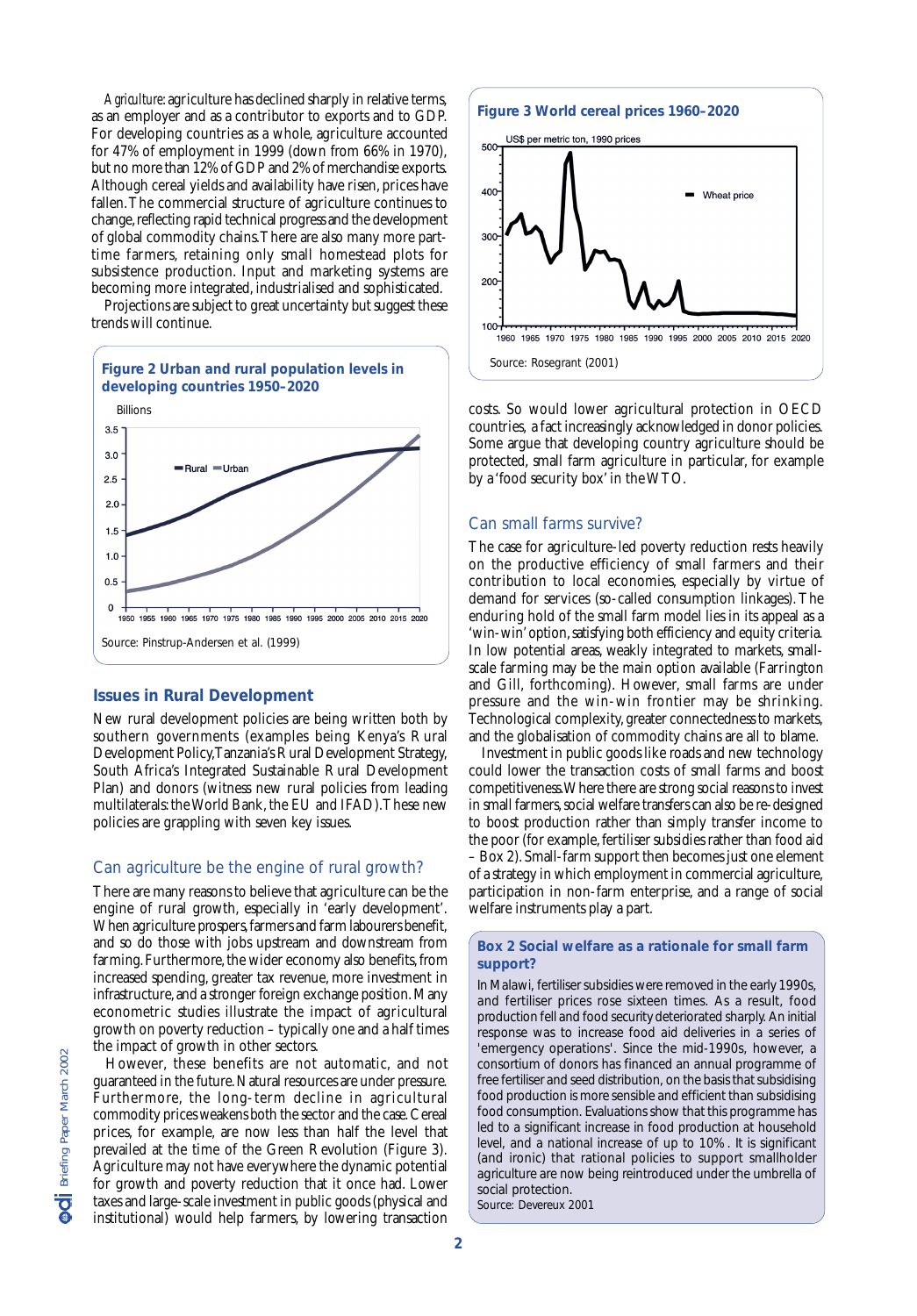#### Can the rural non-farm economy take up the slack?

If agriculture is faltering, the rural non-farm economy (RNFE) may take up (some of) the slack. The RNFE is indeed growing fast. It takes different forms: in early-development rural areas, non-farm enterprises are mainly linked to the local agricultural economy, benefiting from the natural protection of poor roads. Location-specific industry, particularly mining and tourism, also feature (Box 3). As infrastructure improves, natural protection reduces and production for local markets is competed away; but new urban-oriented enterprises will grow, as businesses relocate or sub-contract production processes.

A range of strategies can boost the RNFE, ranging from the fine-tuned, such as industrial clustering, to the broad and indirect, such as infrastructural investment. They need to exploit the comparative advantage of rural areas, which is invariably location specific, and tightly constrained in the face of economies of scale enjoyed by urban areas. Investing scarce resources in attracting investment to remote areas, rather than already established metropoles, can require tough political decisions. As RNFE growth may exacerbate inequality, reducing entry barriers to high-return activities for the poor is an arena for policy intervention.

#### **Box 3 Boosting participation of the rural poor in tourism development**

In some rural areas, tourism can be one of the few non-farm sectors offering comparative advantage. But it is also seen as a luxury industry of and for the elite, offering little benefit for the poor. However, in Southern Africa, Uganda, Nepal, Ecuador, and St. Lucia, pro-poor tourism initiatives were able to increase the incomes and opportunities of the poor. A few exited from poverty, many gained an income boost, and widespread benefits included stronger community capacity, enhanced infrastructure and communication, and better environmental management. The initiatives took different forms, with state, private, community and non-governmental champions. Government policy, regulation, and co-ordination was crucial in, for example, providing infrastructure, legislating for secure tenure, using planning controls to encourage private operators with pro-poor commitments and partnerships, and facilitating communication. *Source*: Ashley et al 2001

#### Does new thinking on poverty challenge traditional policy for rural development?

There is more to rural development than production, on or off the farm. New thinking on poverty links back to earlier thinking on integrated rural development, and also points the way forward, with new emphases on the risks of liberalisation, the importance of income distribution and human capital, and on vulnerability and social protection. The poverty agenda dominates in international development: rural development planners need to work with it, not against it.

For example, the 2000/1 World Development Report on poverty emphasised the vulnerability of poor people, and talked explicitly about an 'obligation' to protect the poor, including losers from globalisation: this opens up an important agenda for rural development. The WDR also raised the profile of income distribution: gini coefficients, which measure inequality, are frighteningly high in many countries, including in Africa. Finding ways to reduce inequality is a challenge for rural development, especially given questions over small scale farming, slow progress in land reform, and growing spatial disparities.

Current thinking recognises the important role of the state, in both poverty reduction and rural development. It reflects the view that liberalisation and structural adjustment moved too quickly, with insufficient attention to the need for strong institutional under-pinning of markets. Thus in rural areas, the state needs to ensure that the poor can access reasonably performing and stable markets for finance, inputs and agricultural outputs, while also underpinning safety nets.

#### From participation to governance

Participation and governance feature prominently in poverty reduction discourse, and also in rural development. Democratic decentralisation is the popular political technology. But the theoretical benefit of bringing representation closer to the poor is not always evident in practice. Some countries have reduced poverty successfully without being highly democratic or decentralised. The converse also applies. Furthermore, the benefits of democratic decentralisation are hardest to realise in areas with least access to education, political tools, and information – i.e. in rural areas.

Research shows that the key ingredients for povertyreducing democratisation are strong civil society organisations and local participation, direct lines of accountability to constituents, and centrally-supported, locally elected bodies (Box 4).

#### Implementation: what is feasible?

Multi-sectoral approaches are necessary. However, past experience with integrated rural development reminds us that implementation constraints, whether caused by low administrative capacity or bureaucratic capture, are the enemy of good intentions. Plans need to be ranked with capacity to deliver as a criterion.

Rural development does not always sit happily with new approaches to development planning, which focus either on sector-wide approaches implemented by individual line ministries, or on centrally-driven poverty reduction strategy papers. Strategic approaches are needed to raise the profile of rural issues in such processes, and adapt their strategies to rural implementation.

#### **Box 4 Decentralisation and the rural poor: strengthening institutions in India, stifling poor enterprise in Uganda**

In the Indian States of Karnataka, West Bengal and Andhra Pradesh (AP), efforts to establish and empower local institutions have been shown to enhance rural livelihoods. In AP and Karnataka, encouragement of watershed user associations by state governments has improved the management of groundwater, and enhanced the resources on which dryland farmers depend. In Karnataka and West Bengal, the empowerment of local democratically-elected bodies – the panchayats – has enhanced participation in decision-making fora, particularly among castes and classes that have been traditionally marginalised by local political processes. In West Bengal, the State government's dual commitment to democratic decentralisation and social welfare has produced a series of pro-poor policies, including stronger land tenure, higher agricultural wages and better access to rural credit. However, a counter-example from Uganda shows that, whatever the boost to local political voice, the most obvious impact of decentralisation on the poor is a mushrooming of local taxes on all forms of enterprise, stifling their commercial activity.

*Source:* Johnson 2001, Ellis 2001